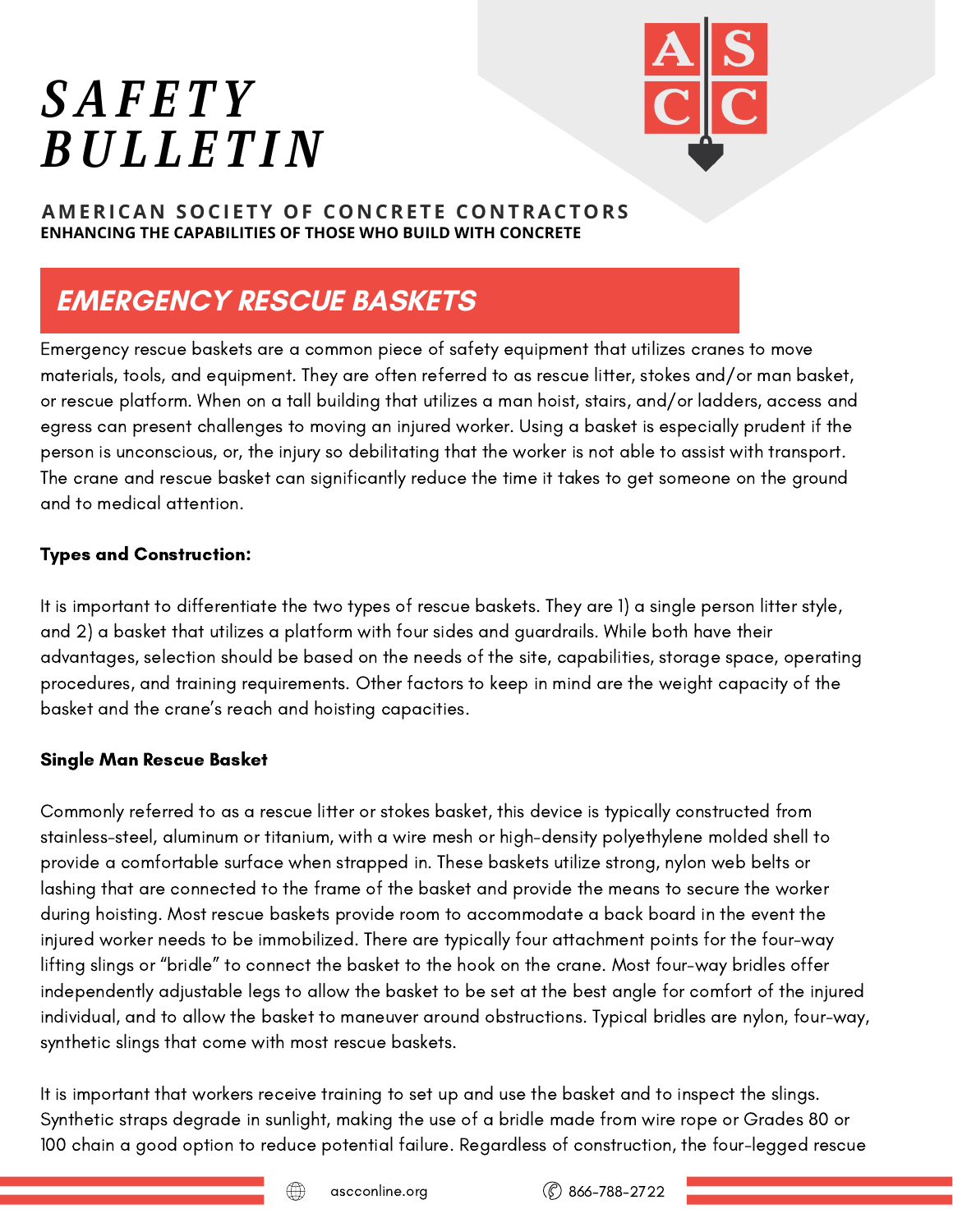bridle is not to be used for lifting procedures outside of rescue basket operations. The advantages of these types of rescue baskets are that they are easily stored, can be "pre- rigged" with two legs of the bridle attached to minimize deployment, and are light enough to be handled by one person.



### Multi-Person Rescue Basket

Multi-person rescue baskets are not as popular due to size. They are, however, becoming more prevalent on large construction projects. These baskets have traditionally been used for maintenance and inspection of the crane and are much larger than the single man basket. They are typically constructed of heavy-gauge steel, include a platform and guardrails, and often employ the use of a drop-down ramp to facilitate the use of a gurney. They must be designed by a certified engineer and have a safety factor of supporting five times the intended load. Construction includes anchor points for persons tending to the injured worker and tie down points to secure the gurney. Some have a roof.

Most include fork pockets to allow transport of the basket should it need to be relocated. Due to size, test weights are built into the frame, allowing users to perform the required proof testing when brought onsite, as well as a trial test prior to using the equipment. When considering this style of basket, be sure to familiarize yourself with the requirements under OSHA CFR 1926.1431 Hoisting Personnel.

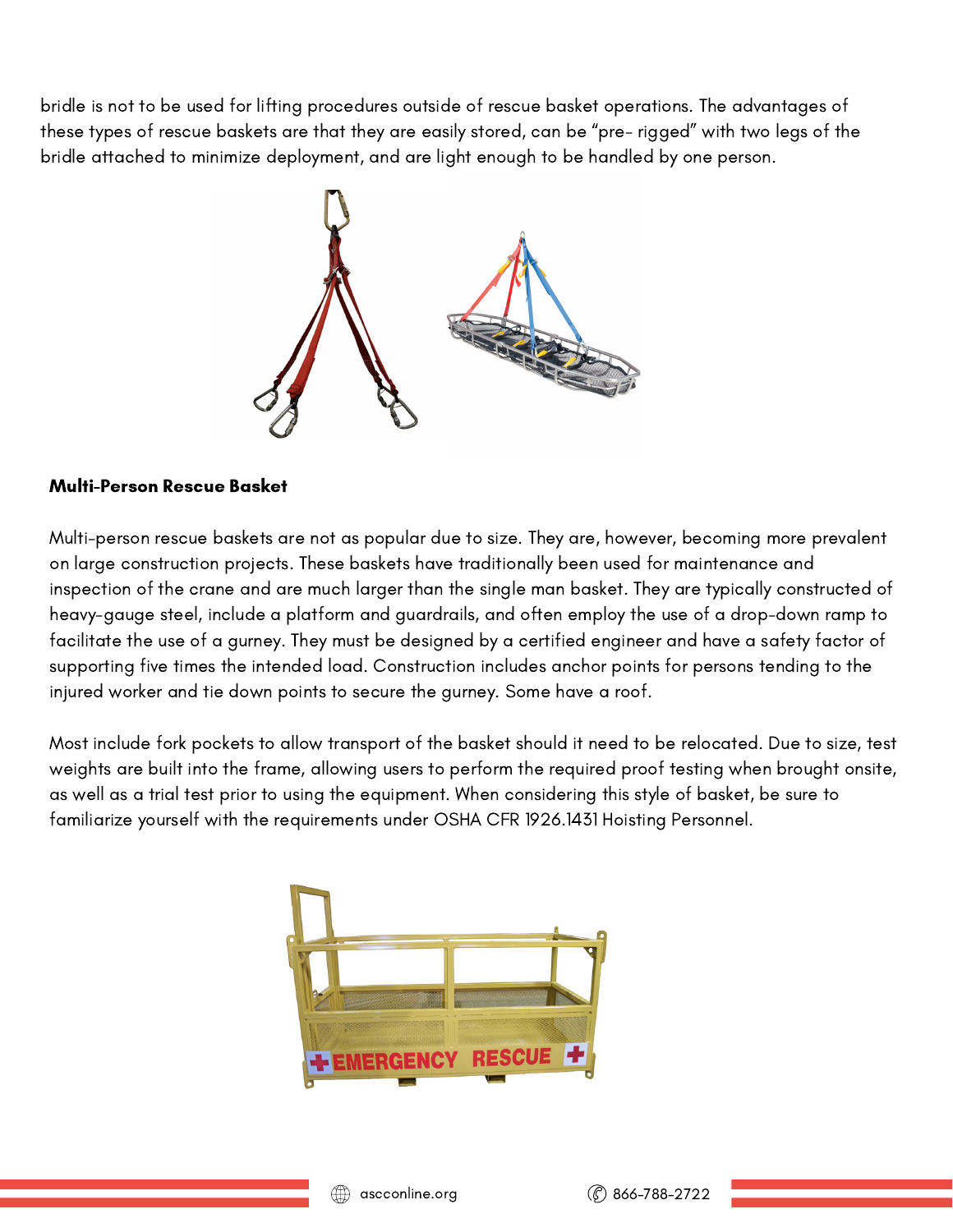Bridles for larger baskets are typically constructed from cable and grades 80 or 100 chain, and may only be used for rescue procedures. Due to their size, they tend to be exposed to the elements and take more planning for logistics and storage. It is important to note the four-legged bridle is only to be used with the rescue baskets and is not for other lifting.



# OSHA Requirements

OSHA has very stringent requirements when it comes to lifting personnel with a crane. For these purposes, properly rated "personnel platforms or baskets" must be used. These platforms that suspend from the load line are covered by OSHA 29 CFR 1926.1501(g). Basket materials and construction also have specific requirements. When researching this equipment, it's important to verify that the manufacturer has met these qualifications, including that the basket was designed by a registered engineer, meets the specified safety factor, and can safely support the intended load.

Regarding use of the crane, there are standards for lifting personnel, but not for rescue. Basically, a crane lifting personnel for work (not rescue) must reduce the lifting capacity by 50% (refer to the load chart for length of boom and radius), have an anti-two block device, include a locking hook (not the typical spring latch), and follow all other rules for lifting.

Lifting an injured worker in a litter basket is considered an emergency. The employer should have a plan for rigging the litter basket, signaling the crane operator, and using a tag line. The rigging should have locking hooks (not the typical spring latch), have a Working Load Limit tag (required for standard rigging) and be solely dedicated to use with the rescue basket. Lastly, rigging must be dedicated to and used for rescue purposes only.

#### **Training**

OSHA has little in their regulations specific to training requirements for rescue baskets. You should, however, reference OSHA's Hoisting and Rigging requirements 1296.753, Rigging Equipment for Material Handling 1926.251 and Subpart CC, Cranes and Derricks in Construction, for specific training